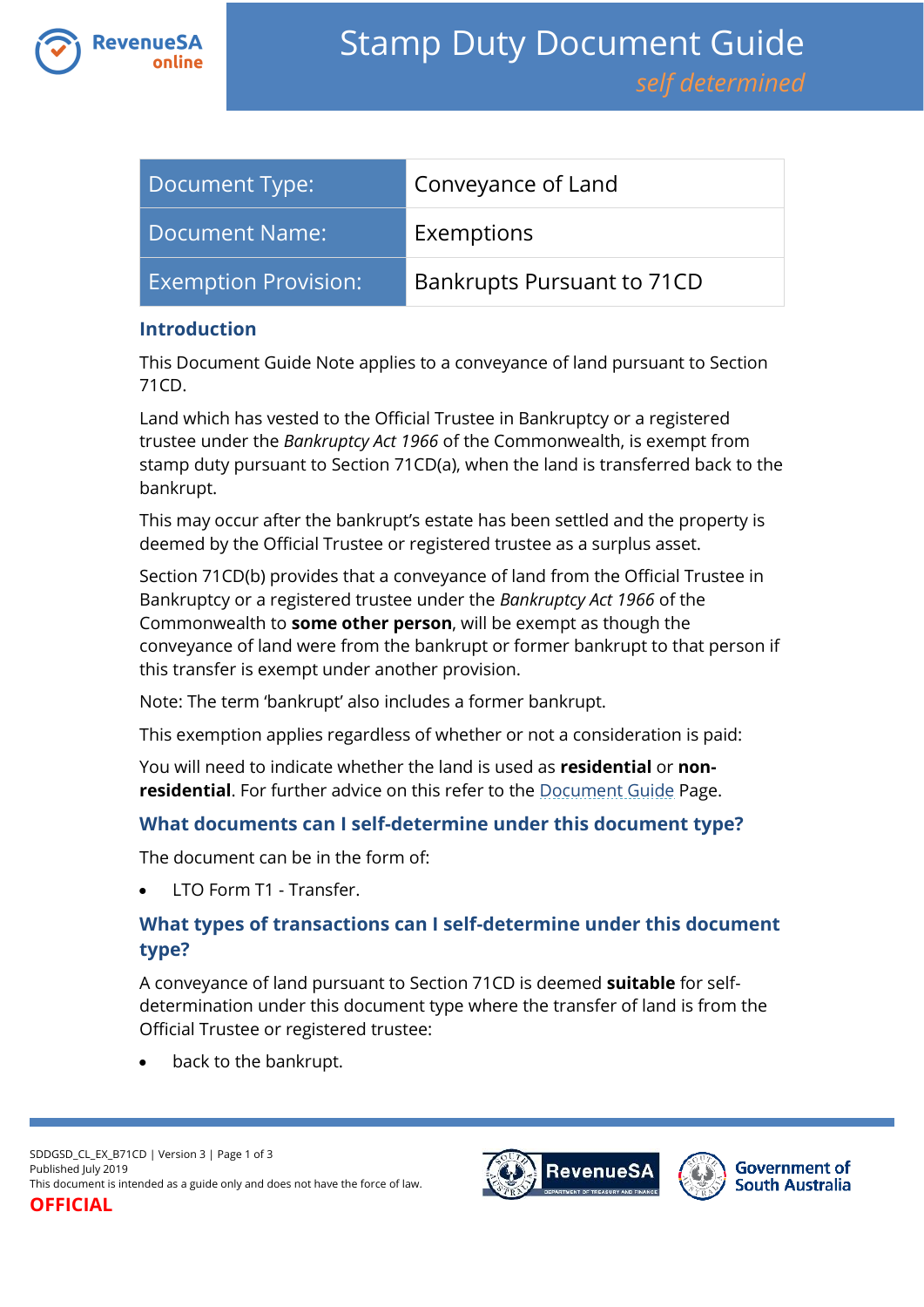

## **What evidence do I need to retain for audit purposes?**

For audit purposes, you will need to retain the following documentation either in paper form or electronic form:

- a copy of the documents;
- evidence that a stamp duty determination has been made (i.e. Certificate of Stamp Duty, Document ID or stamped document); and
- any other evidence to support the application of Section 71CD(b) (if applicable).

## **What Section(s) of the** *Stamp Duties Act 1923* **applies?**

Section 71CD

## **What stamp duty is payable on this document?**

This document is exempt from stamp duty.

#### **Examples**

Land transferred from Official Trustee (or some other registered trustee to Bankrupt or former Bankrupt)

Bill was the registered owner of a shopping centre at Unley. On 21 July 2000, Bill was declared bankrupt and the shopping centre was transferred to the Official Trustee. After 6 months negotiation and re-financing of Bill's debts, the shopping centre is to be transferred back to Bill.

On 2 February 2001, a Transfer is executed where the Official Trustee is the transferor and Bill is the transferee.

The Transfer is **Exempt** from stamp duty pursuant to Section 71CD(a) of the Act.

#### Land transferred from Official Trustee as part of a divorce settlement

Fred and Wilma are married and own their home. Wilma has been declared bankrupt and her share of the property has been transferred to the Official Trustee.

Later the parties divorce and Fred remarries. The Official Trustee no longer requires the property and transfers its interest to Fred's new wife. This transfer is exempt from duty pursuant to Section 71CD (b) of the Act.